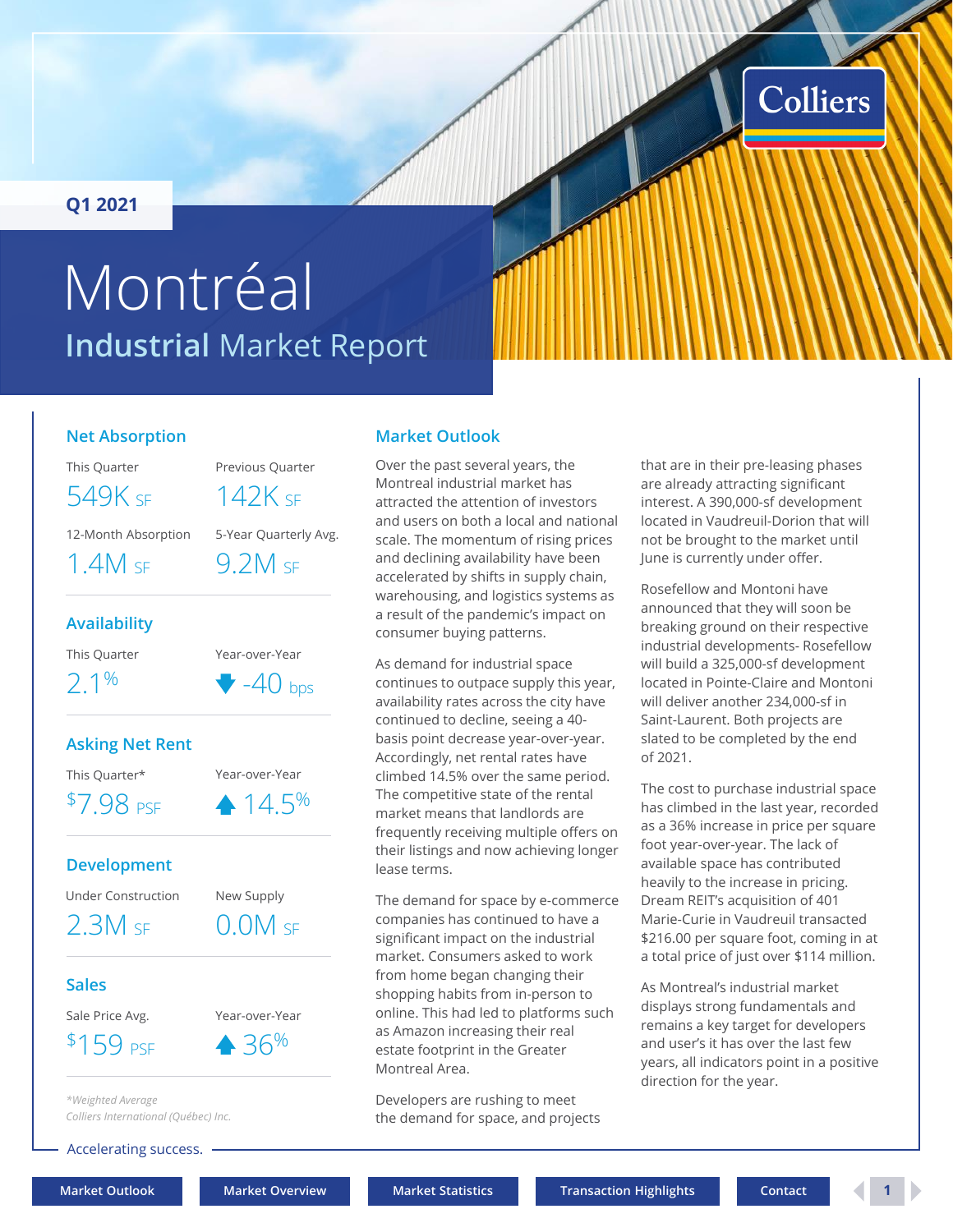## <span id="page-1-0"></span>Market Overview



Vaudreuil-Dorion

**Rental Rate Growth\*** By Market | Q1 2020 – Q1 2021





*\*Weighted Average Asking Net Rent*

### **Availability Rate** By Market | Q1 2020 – Q1 2021

| West Island           | 1.8% | ▲ | from 1.7% Q1'20 |
|-----------------------|------|---|-----------------|
| Vaudreuil-Dorion      | 3.8% | ₩ | from 5.1% Q1'20 |
| Lachine               | 4.6% | ▲ | from 2.3% Q1'20 |
| St-Laurent            | 1.9% | ₩ | from 2.1% Q1'20 |
| Midtown               | 2.5% | ۰ | from 2.5% Q1'20 |
| Laval                 | 1.4% | ₩ | from 1.6% Q1'20 |
| North Shore           | 0.5% | ▲ | from 0.2% Q1'20 |
| East End              | 2.5% | ₩ | from 3.2% Q1'20 |
| South Shore           | 1.2% | ▲ | from 1.0% Q1'20 |
| <b>Montréal Total</b> | 2.1% |   | from 2.0% Q1'20 |



390,000 SF

**63%**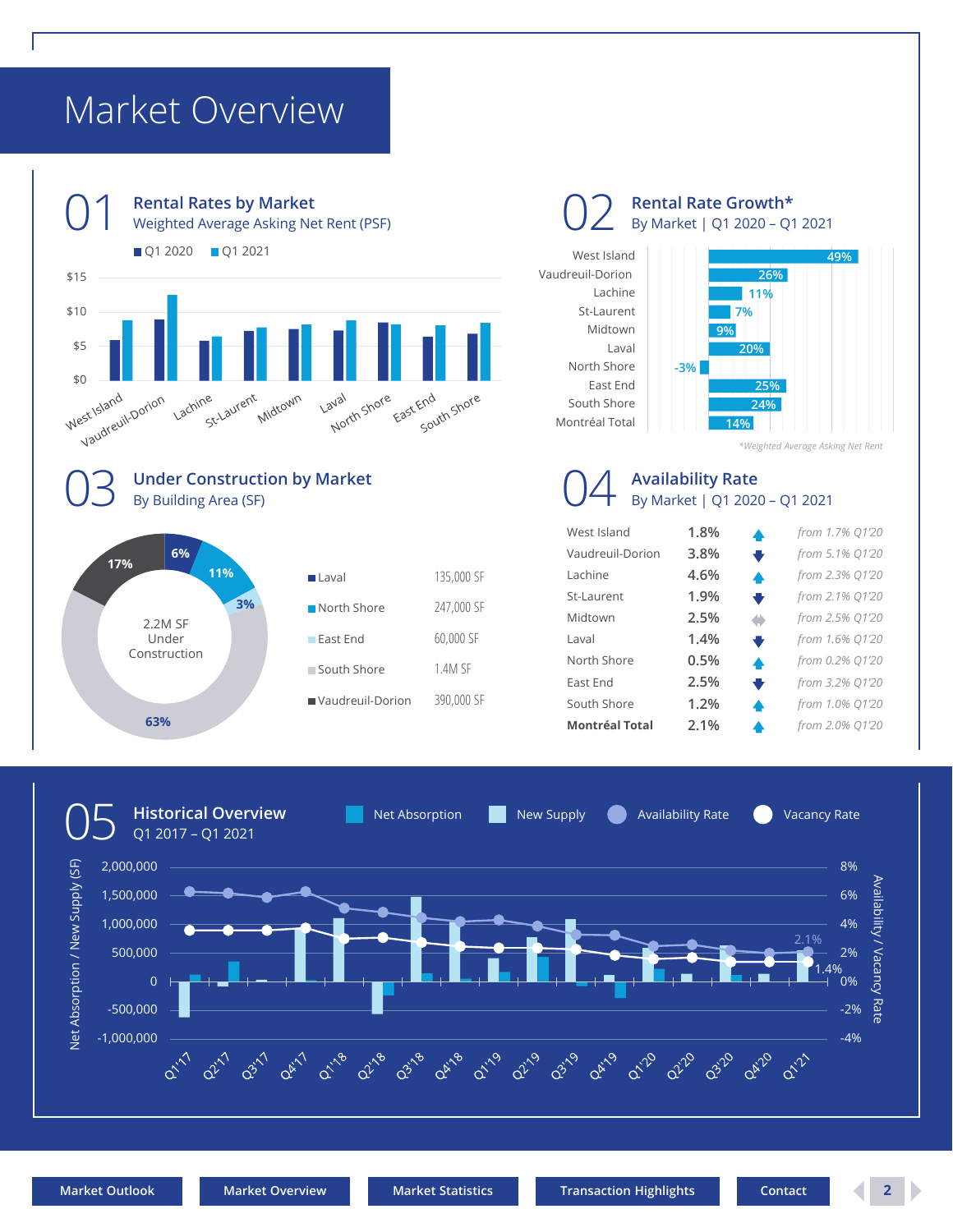## <span id="page-2-0"></span>Market Statistics

| <b>Market</b>                                 | <b>Total</b><br><b>Inventory</b><br>(SF) | <b>Total</b><br>Vacant<br><b>Space</b><br>(SF) | Rate | <b>Direct</b><br><b>Vacancy Available</b><br><b>Space</b><br>(SF) | <b>Sublease</b><br><b>Available</b><br><b>Space</b><br>(SF) | Total<br><b>Available</b><br><b>Space</b><br>(SF) | <b>Availability</b><br>Rate | <b>Net</b><br><b>Absorption</b><br>(SF) | <b>New</b><br><b>Supply</b><br>(SF) | <b>Under</b><br><b>Construction Net Rent</b><br>(SF) | Wgt. Avg.<br><b>Asking</b><br>(PSF) |
|-----------------------------------------------|------------------------------------------|------------------------------------------------|------|-------------------------------------------------------------------|-------------------------------------------------------------|---------------------------------------------------|-----------------------------|-----------------------------------------|-------------------------------------|------------------------------------------------------|-------------------------------------|
| <b>West Island</b>                            |                                          |                                                |      |                                                                   |                                                             |                                                   |                             |                                         |                                     |                                                      |                                     |
| Baie D'Urfé                                   | 4,395,775                                | 67,000                                         | 1.5% | 67,000                                                            | 0                                                           | 67,000                                            | 1.5%                        | 84,191                                  | $\mathbf 0$                         | 0                                                    | \$7.25                              |
| Ste-Anne-de-Bellevue                          | 1,952,903                                | 0                                              | 0.0% | $\mathbf 0$                                                       | $\overline{0}$                                              | 0                                                 | 0.0%                        | 0                                       | $\mathbf 0$                         | 0                                                    | 0                                   |
| Dollard-des-Ormeaux                           | 1,968,083                                | 28,401                                         | 1.4% | 28,401                                                            | 31,480                                                      | 59,881                                            | 3.0%                        | 11,189                                  | $\mathbf 0$                         | 0                                                    | \$11.50                             |
| Dorval                                        | 15,129,665                               | 162,342                                        | 1.1% | 139,594                                                           | 22,748                                                      | 280,376                                           | 1.9%                        | 753                                     | $\mathbf 0$                         | $\mathbf{0}$                                         | \$8.84                              |
| Kirkland                                      | 2,529,265                                | 13,708                                         | 0.5% | 13,708                                                            | 0                                                           | 24,208                                            | 1.0%                        | $-3,800$                                | 0                                   | 0                                                    | \$5.46                              |
| Pointe-Claire                                 | 17,212,819                               | 216,834                                        | 1.3% | 130,834                                                           | 131,770                                                     | 338,497                                           | 2.0%                        | $-41,317$                               | 0                                   | 0                                                    | \$9.29                              |
| <b>Total</b>                                  | 43,188,510                               | 488,285                                        | 1.1% | 379,537                                                           | 185,998                                                     | 769,962                                           | 1.8%                        | 51,016                                  | $\bf{0}$                            | $\mathbf{0}$                                         | \$8.81                              |
| <b>Vaudreuil-Dorion</b>                       |                                          |                                                |      |                                                                   |                                                             |                                                   |                             |                                         |                                     |                                                      |                                     |
| <b>Total</b>                                  | 3,934,640                                | 110,806                                        | 2.8% | 110,806                                                           | $\mathbf{0}$                                                | 149,656                                           | 3.8%                        | 4,252                                   | $\mathbf{0}$                        | 390,000                                              | \$9.03                              |
| Lachine                                       |                                          |                                                |      |                                                                   |                                                             |                                                   |                             |                                         |                                     |                                                      |                                     |
| <b>Total</b>                                  | 20,925,962                               | 696,811                                        | 3.3% | 696,811                                                           | $\mathbf{0}$                                                | 965,449                                           | 4.6%                        | $-40,433$                               | $\bf{0}$                            | $\mathbf{0}$                                         | \$6.47                              |
| <b>St-Laurent</b>                             |                                          |                                                |      |                                                                   |                                                             |                                                   |                             |                                         |                                     |                                                      |                                     |
| <b>Total</b>                                  | 58,091,201                               | 810,698                                        | 1.4% | 764,242                                                           | 46,578                                                      | 1,110,620                                         | 1.9%                        | $-20,321$                               | $\bf{0}$                            | $\mathbf{0}$                                         | \$7.78                              |
| <b>Midtown</b>                                |                                          |                                                |      |                                                                   |                                                             |                                                   |                             |                                         |                                     |                                                      |                                     |
| LaSalle                                       | 10,123,755                               | 306,416                                        | 3.0% | 205,223                                                           | 101,193                                                     | 423,623                                           | 4.2%                        | 122,907                                 | $\overline{0}$                      | 0                                                    | \$10.00                             |
| Montréal                                      | 70,797,501                               | 896,470                                        | 1.3% | 895,470                                                           | 1,000                                                       | 1,466,275                                         | 2.1%                        | 648,849                                 | 0                                   | $\mathbf 0$                                          | \$8.00                              |
| Mont-Royal                                    | 9,623,598                                | 179,052                                        | 1.9% | 179,052                                                           | $\mathbf 0$                                                 | 382,517                                           | 4.0%                        | 46,828                                  | 0                                   | 0                                                    | \$7.51                              |
| <b>Total</b>                                  | 90,544,854 1,381,938                     |                                                | 1.5% | 1,279,745                                                         | 102,193                                                     | 2,272,415                                         | 2.5%                        | 818,584                                 | $\bf{0}$                            | $\mathbf{0}$                                         | \$8.21                              |
| Laval                                         |                                          |                                                |      |                                                                   |                                                             |                                                   |                             |                                         |                                     |                                                      |                                     |
| <b>Total</b>                                  | 35,408,841                               | 398,006                                        | 1.1% | 393,550                                                           | 4,456                                                       | 496,885                                           | 1.4%                        | $-90,390$                               | $\mathbf{0}$                        | 135,000                                              | 8.79                                |
| <b>North Shore</b>                            |                                          |                                                |      |                                                                   |                                                             |                                                   |                             |                                         |                                     |                                                      |                                     |
| <b>Total</b>                                  | 25,753,954                               | 98.968                                         | 0.4% | 98,968                                                            | $\mathbf{0}$                                                | 133,235                                           | 0.5%                        | 5,581                                   | $\mathbf{0}$                        | 247,000                                              | \$8.24                              |
| <b>East End</b>                               |                                          |                                                |      |                                                                   |                                                             |                                                   |                             |                                         |                                     |                                                      |                                     |
| Anjou                                         | 16,814,666                               | 235,464                                        | 1.4% | 235,464                                                           | 19,297                                                      | 477.690                                           | 2.8%                        | $-90,420$                               | 0                                   | $\circ$                                              | \$7.57                              |
| Montréal-East                                 | 13,804,921                               | 258,475                                        | 1.9% | 233,475                                                           | 25,000                                                      | 258,475                                           | 1.9%                        | $-86,563$                               | $\mathbf 0$                         | 60,000                                               | \$8.10                              |
| St-Leonard                                    | 10,892,034                               | 213,952                                        | 2.0% | 213,952                                                           | 0                                                           | 303,009                                           | 2.8%                        | 80,054                                  | 0                                   | 0                                                    | \$8.81                              |
| <b>Total</b>                                  | 41,511,621                               | 707,891                                        | 1.7% | 682,891                                                           | 44,297                                                      | 1,039,174                                         | 2.5%                        | $-96,929$                               | $\bf{0}$                            | 60,000                                               | \$8.07                              |
| <b>South Shore</b>                            |                                          |                                                |      |                                                                   |                                                             |                                                   |                             |                                         |                                     |                                                      |                                     |
| St-Hubert                                     | 6,107,122                                | 47,347                                         | 0.8% | 47,347                                                            | 0                                                           | 72,073                                            | 1.2%                        | 12,129                                  | 0                                   | 837,531                                              | \$8.55                              |
| Longueuil                                     | 10,444,053                               | 66,468                                         | 0.6% | 66,468                                                            | 0                                                           | 88,420                                            | 0.8%                        | $-50,276$                               | 0                                   | 563,447                                              | \$9.57                              |
| Boucherville*                                 | 15,754,206                               | 96,066                                         | 0.6% | 96,066                                                            | 0                                                           | 216,740                                           | 1.4%                        | $-26,239$                               | 0                                   | 0                                                    | \$7.52                              |
| Brossard                                      | 3,411,741                                | 56,475                                         | 1.7% | 26,745                                                            | 29,730                                                      | 56,475                                            | 1.7%                        | $-17,419$                               | 0                                   | 0                                                    | \$12.00                             |
| <b>Total</b>                                  | 35,717,122                               | 266,356                                        | 0.7% | 236,626                                                           | 29,730                                                      | 433,708                                           | 1.2%                        | $-81,805$                               | $\pmb{0}$                           | 1,400,978                                            | \$8.45                              |
| <b>Montréal Total</b>                         | 355,076,705 4,959,881                    |                                                | 1.4% | 4,643,176                                                         | 413,252                                                     | 7,371,104                                         | 2.1%                        | 549,555                                 | $\mathbf{0}$                        | 2,232,978                                            | \$7.98                              |
| *Inventory includes buildings in rezoned area |                                          |                                                |      |                                                                   |                                                             |                                                   |                             |                                         |                                     |                                                      |                                     |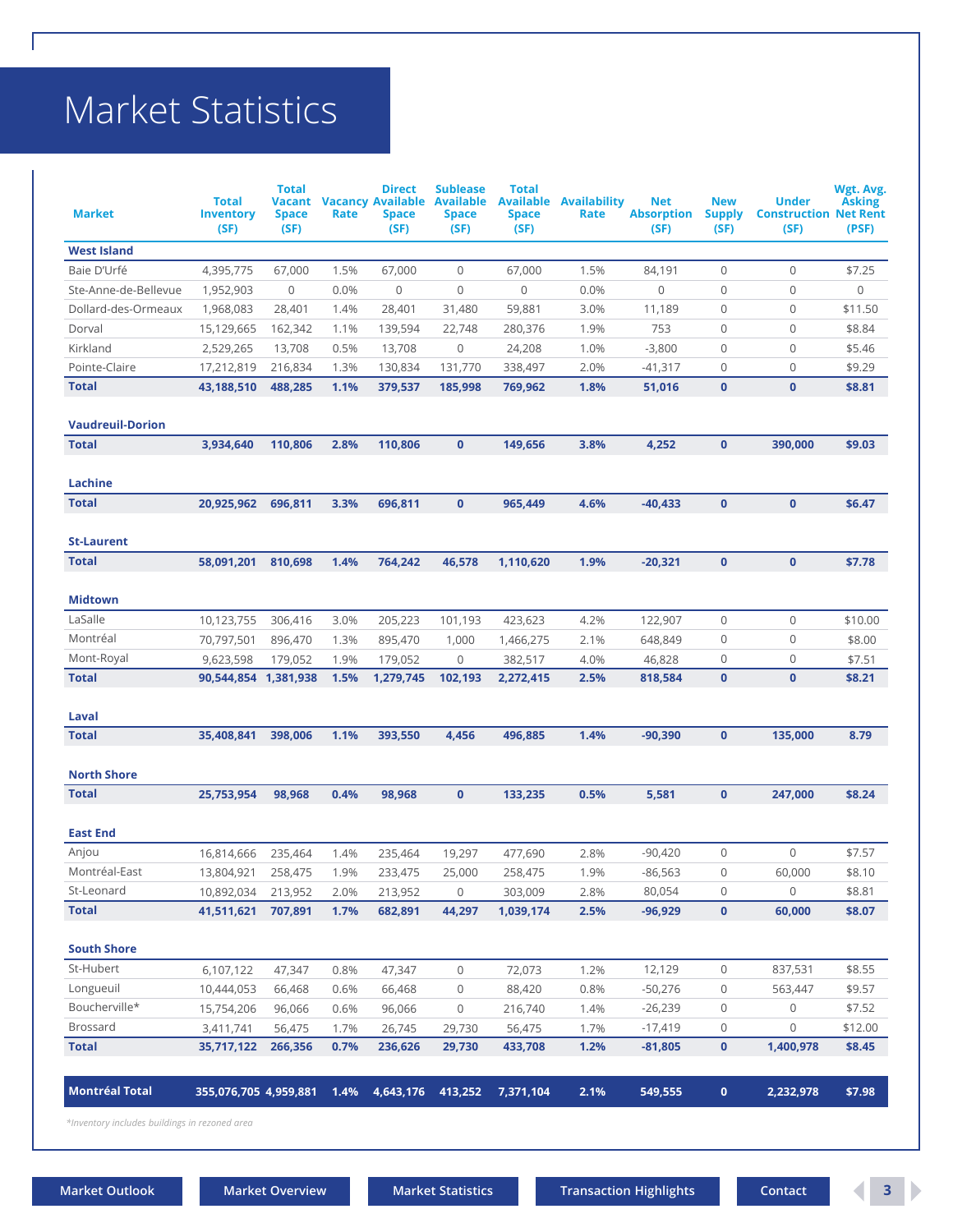## <span id="page-3-0"></span>Transaction Highlights

### **Notable Lease Transactions**

| Tenant                        | <b>Building Name / Address</b> | <b>Market</b> | <b>Lease Type</b> | Size (SF) |
|-------------------------------|--------------------------------|---------------|-------------------|-----------|
| Aubainerie                    | 3701 Jarry Street East         | East Island   | New Lease         | 177,562   |
| <b>Bullet Proof Logistics</b> | 8100 Cavendish boulevard       | Saint-Laurent | New Lease         | 114.496   |
| Transformer Table             | 330 Avro street                | West Island   | New Lease         | 89.099    |
| Groupe BBH                    | 4400 Hickmore                  | Saint-Laurent | Renewal           | 80,000    |
| 9429-3461 Quebec Inc.         | 10149 Côte-de-Liesse Road      | West Island   | New Lease         | 31,426    |
| Les Entrepresis Catsport      | 1490 rue Nobel                 | South Shore   | Renewal           | 25.465    |

### **Notable Sales Transactions**

| <b>Address</b>                  | <b>Market</b>    | Size (SF) | <b>Sale Price</b> | <b>Purchaser</b>          | <b>Purchaser Profile</b> |
|---------------------------------|------------------|-----------|-------------------|---------------------------|--------------------------|
| 401 Marie Curie Street          | Vaudreuil-Dorion | 527.391   | \$114,150,000     | Dream Industrial REIT     | Institutional Investor   |
| 3500 Douglas-B. Floreani Street | Saint-Laurent    | 424.422   | \$90,750,000      | <b>Concert Properties</b> | Institutional Investor   |
| 4747 Côte-Vertu Boulevard       | Saint-Laurent    | 150.958   | \$24,000,000      | Canadawide                | Private Investor         |
| 3015 Louis-A-Amos Street        | Lachine          | 143.900   | \$16,000,000      | Q-Monit (II)              | Private Investor         |
| 21500 Transcanada Highway       | West Island      | 84.191    | \$13,000,000      | Vantage Data Centers      | Private Investor         |
| 2850-2880 Botham Street         | St-Laurent       | 118,000   | \$12,250,000      | Philhobar Design Canada   | Private Investor         |

### **Sales Transactions and Volume**

Q1 2020 – Q1 2021



### **Asking Rental Rates\***

Weighted Average Asking Net Rent (PSF) | Q1 2017 - Q1 2021



**Sale Price**

By Clear Height (PSF)